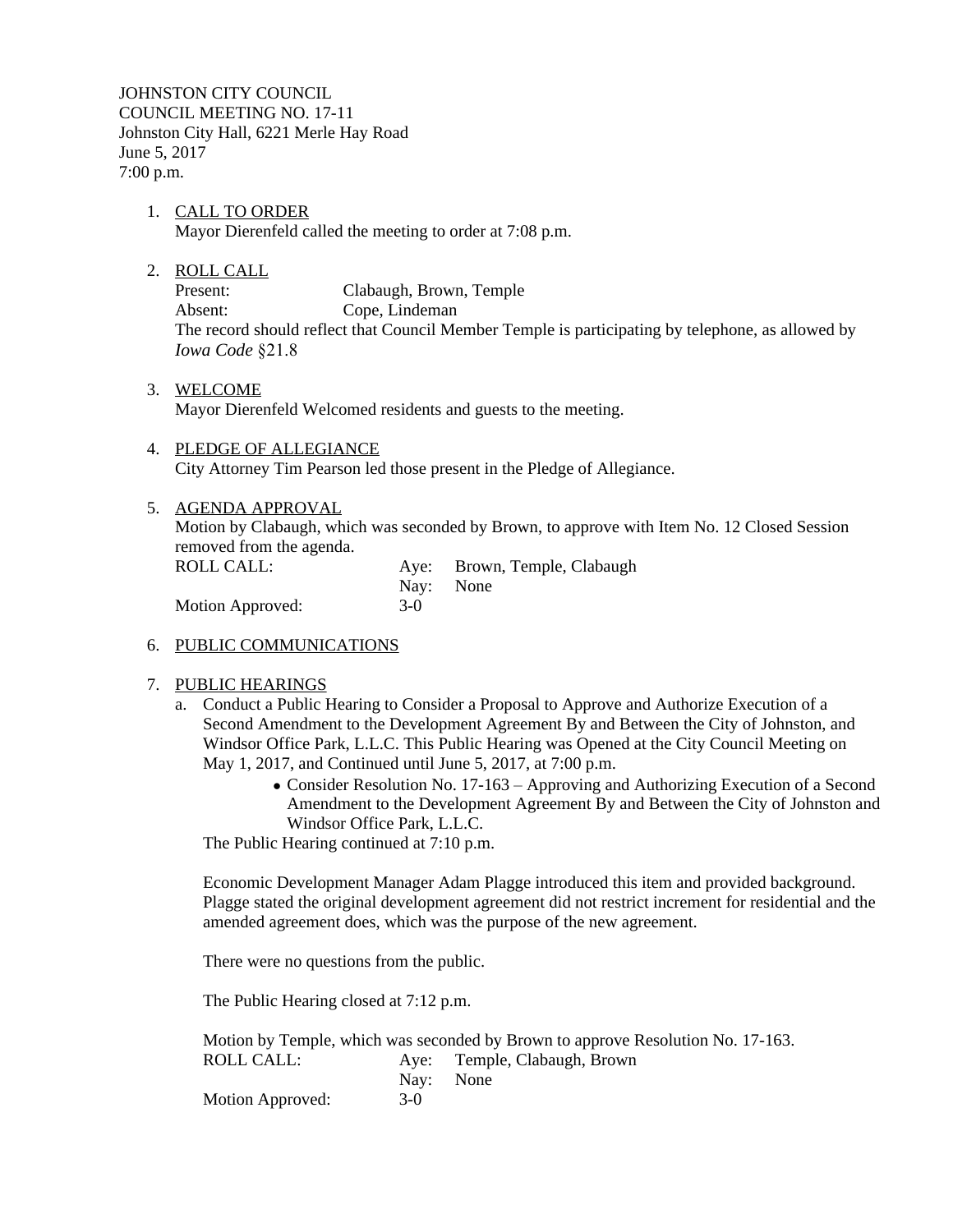- b. Conduct a Public Hearing and Consider Approval of the Following Items Related to the Rezoning of Property Located at 10207 NW 80<sup>th</sup> Lane:
	- Consider Resolution No. 17-160 Approving a Development Agreement with George and Jean Hofman (Pursuant to Chapter 414 of Iowa Code, Action on this Item Must Occur Prior to Close of the Public Hearing)
	- Consider First Reading of Ordinance No. 978 Amending the Official Zoning Map for Approximately 29.68 Acres from A-R, Agriculture Reserve to R-1 (75), Single Family Residential

The Public Hearing opened at 7:14 p.m.

Planner Clayton Ender introduced the item and provided background. Ender stated that George and Jean Hofman owned the property and that they along with the applicant Hidden Valley Estates LLC have initiated this rezoning application. The property was annexed in 2008, and at the time it was zoned A-R. The comprehensive plan identifies this property as low density residential. The development agreement would limit the development of residential to no more than 2 homes per acre. Ender discussed access and the public utilities and that all City requirements have been met.

Ender mentioned that the property does have portions within the FEMA floodway and the rezoning will not affect the floodway overlay district. Ender stated all notice requirements were met. Ender then stated that comments were received from Jeff Strawhacker and that additional written comments were received and emailed out on Friday.

Councilmember Clabaugh inquired about the tree removal. Ender stated that he examined the subject property from NW 100<sup>th</sup> Street, but he did not have any basis to enter the property. Ender stated that he did not notice any recent removal and that based on information available to staff he cannot corroborate any illegal tree removal.

Jeff Strawhacker stated that he lives just to the north of the property. He mentioned he provided comments and hopes they are not summarily dismissed, but that he would instead focus on the buffer issue. Strawhacker stated that a buffer is required for contrasting use and his portion of property abutting is forest preserve district. Strawhacker stated that the trees were cut in anticipation of this development in December 2016, and January, 2017. Strawhacker stated that the reduction in trees will lead to light pollution. Strawhacker states that he hopes the Council takes time to read through his comments.

Mayor Dierenfeld asked Ender to comment on the buffer issue. Ender stated that City Code cites when buffers are required between contrasting land uses and zoning districts. Ender stated that the adjoining districts are all single family detached either within the City or unincorporated County. Ender stated that a case could be made for contrasting land uses, but that would be done during the preliminary plat stage on a case-by-case basis and that it is too early at this time to determine if a buffer is required.

Councilmember Brown asked Ender to discuss the two residential units per acre stipulation. R-175 allows for 3.75 units per acre, but the Comprehensive Plan calls for no more than 2 units per acre in this northwest area. The County zoning permits 3 residential units per acre. Ender mentioned there would still be an opportunity to provide comments at the preliminary plat stage.

|                  |           | Motion by Clabaugh, which was seconded by Brown, to approve Resolution No. 17-160. |
|------------------|-----------|------------------------------------------------------------------------------------|
| ROLL CALL:       |           | Aye: Clabaugh, Brown, Temple                                                       |
|                  | Nav: None |                                                                                    |
| Motion Approved: | $3-0$     |                                                                                    |

The Public Hearing closed at 7:28 p.m.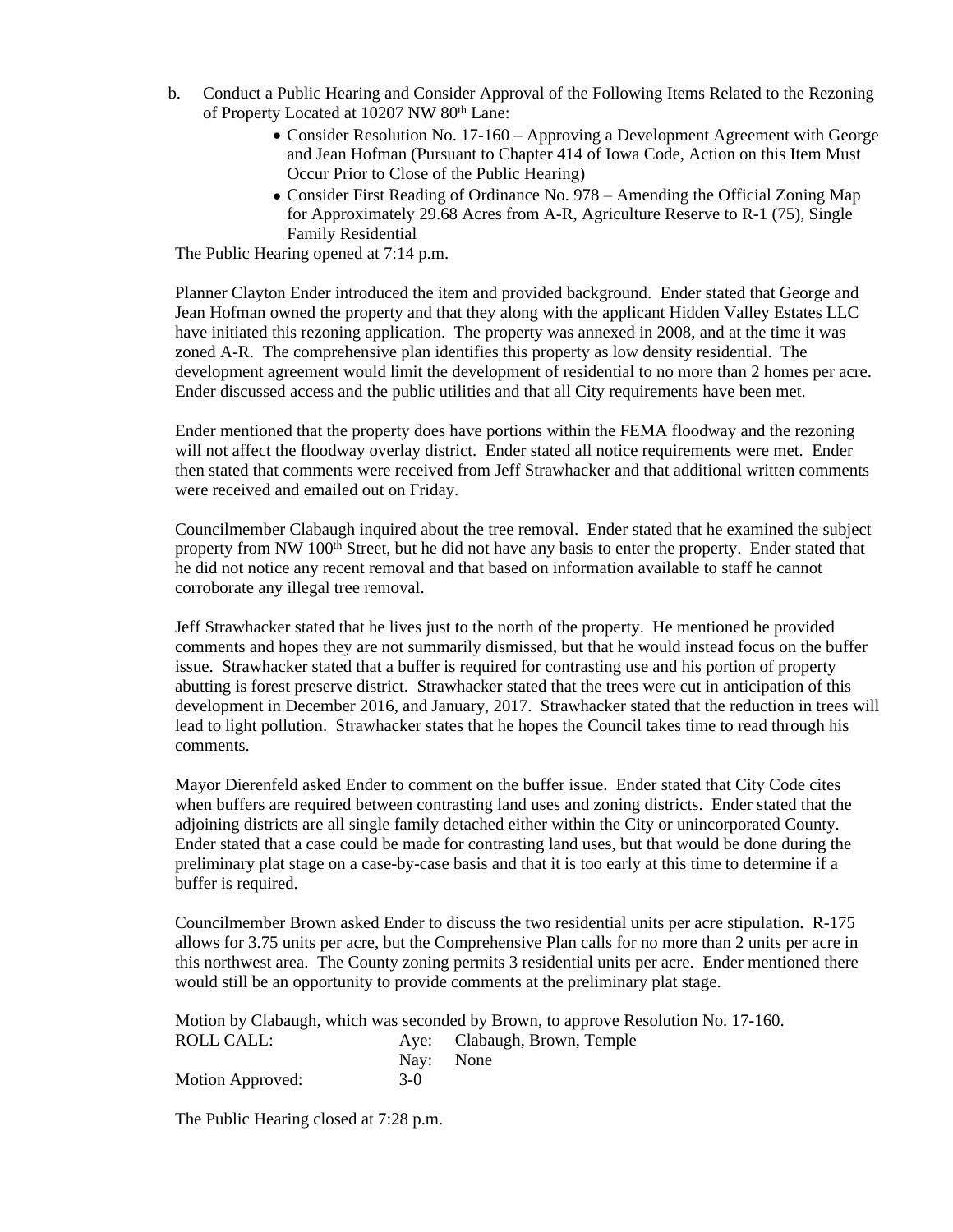Motion by Clabaugh, which was seconded by Brown, to approve the First Reading of Ordinance No. 978.

| Roll Call:      |           | Aye: Brown, Temple, Clabaugh |
|-----------------|-----------|------------------------------|
|                 | Nav: None |                              |
| Motion Approved | $3-0$     |                              |

# 8. CONSENT AGENDA

- a. Consider Approval of Minutes of May 15, 2017, Worksession
- b. Consider Approval of Minutes of May15, 2017, Council Meeting
- c. Consider Resolution No. 17-165 Approving Staff Appointments and Establishing Wages
- d. Consider Approval to Purchase Tyler Output Processor Server (\$8,563.00)
- e. Consider Resolution No. 17-167 Initiating an Official Zoning Map Amendment to Rezone Approximately 1.247 Acres from R-3 to R-1 (60) by Referring to the Planning and Zoning Commission for Review and Recommendation. The Subject Property is Located North of NW 62nd Avenue and Approximately 125 Feet East of Silver Birch Street
- f. Consider Resolution No. 17-164 Rescheduling the July 3, 2017, Meeting of the City Council to July 5, 2017
- g. Consider Approval of Purchase Order No. 15-999 to Inst-A-Tech LLC in the Amount of \$1,235.00 to Install a Stryker Power Cot in Ambulance 383
- h. Consider Approval of Purchase Order No. 15-000 to Stryker Corporation in the Amount of \$14,228.97 for a Power Loading Cot System for Ambulance 383
- i. Consider Approval of a Modification to the Current Fire and EMS 28E Agreement Dated June 20, 2016, to Paragraph 2, Section IV, as Approved by the Fire Board on May 9, 2017
- j. Consider Resolution No. 17-161 Setting the Public Hearing to Consider the Purchase of 5489 NW 62nd Avenue, Johnston, Iowa
- k. Consider Resolution No. 17-162 Setting the Public Hearing to Consider the Purchase of 9401 NW 70th Avenue, Johnston, Iowa
- l. Consider the Following Related to the 2017D General Obligation Bonds:
	- Resolution No. 17-176 Fixing Date for a Meeting on the Proposition of the Issuance of Not to Exceed \$2,125,000 General Obligation Bonds of the City of Johnston, State of Iowa (for essential corporate purposes), and Providing for Publication of Notice Thereof
	- Resolution No. 17-177 Fixing Date for a Meeting on the Proposition of the Issuance of Not to Exceed \$400,000 General Obligation Bonds of the City of Johnston, State of Iowa (for general corporate purposes), and Providing for Publication of Notice Thereof
	- Resolution No. 17-178 Fixing Date for a Meeting on the Proposition of the Issuance of Not to Exceed \$350,000 General Obligation Bonds of the City of Johnston, State of Iowa (for general corporate purposes), and Providing for Publication of Notice Thereof
- m. Consider Approval of Partial Pay Request No. 10 to Rochon Corporation of Iowa, Inc., in the Amount of \$69,542.85 for Terra Lake Park Improvements, Phase 3
- n. Consider Approval of Partial Pay Request No. 4 to Minturn, Inc., in the Amount of \$45,424.25, for Terra Lake Park Improvements Phase 4
- o. Consider Approval of Pay Request No. 6 to TK Concrete in the Amount of \$14,854.00 for Work on the Green Meadows Flume Repair Project
- p. Consider Resolution No. 17-179 Initiating an Official Zoning Map Amendment for .54 Acres and Adjoining Right-of-Way from ROC-1, Mixed Use Center, to R-1(75), Single-Family Residential for Property Located South of NW 61<sup>st</sup> Avenue and West of NW 59<sup>th</sup> Court
- q. Consider Resolution No. 17-170 To Not Remand BOA Case No. 17-06 to the Board of Adjustment for Reconsideration
- r. Consider Resolution No. 17-169 To Not Remand BOA Case No. 17-05 to the Board of Adjustment for Reconsideration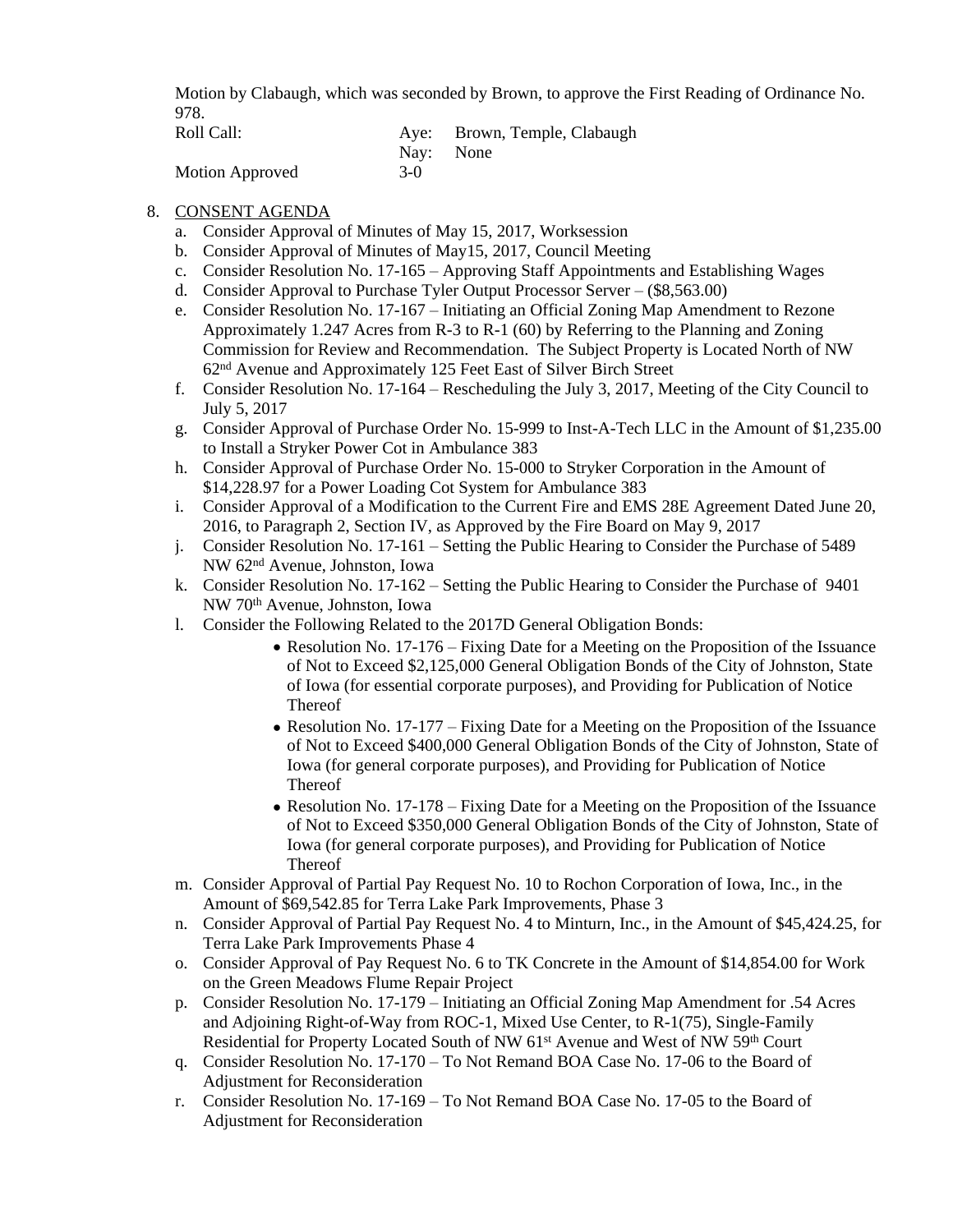- s. Consider Resolution No. 17-171 To Not Remand BOA Case No. 17-07 to the Board of Adjustment for Reconsideration
- t. Consider Resolution No. 17-168 Approving and Authorizing the Police Chief to Give Notice to Discontinue Participation in the Mid-Iowa Narcotics Enforcement (MINE) Task Force Memorandum of Understanding (MOU) Effective July 1, 2017
- u. Consider Resolution No. 17-172 Approving the Acquisition of Real Estate Interests and Authorizing Payments to Acquire Real Property for the NW 54th Court Improvements
- v. Consider Resolution No. 17-173 Approving the Acquisition of Real Estate Interests and Authorizing Payments to Acquire Real Property for the NW 57th Avenue Improvements
- w. Consider Resolution No. 17-174 Approving the Acquisition of Real Estate Interests and Authorizing Payments to Acquire Real Property for the NW  $70<sup>th</sup>$  Avenue Improvements Phase 2
- x. Consider Resolution No. 17-175 Approving the Acquisition of Real Estate Interests and Authorizing Payments to Acquire Real Property for the NW Beaver Drive Overlay Project
- y. Consider Resolution No. 17-181 Ordering Construction, and Fixing a Date of June 19, 2017, at 7:00 p.m. for the Public Hearing on the School Speed Zone Flashing Beacon Improvements
- z. Consider Approval of Pay Request No. 24 to Alliance Construction Group in the Amount of \$21,723.08 for Work Completed as of May 25, 2017, on the NW 70<sup>th</sup> Avenue Improvements  $98<sup>th</sup>$ Street to West City Limits
- aa. Consider Approval of 28E Agreement for Public Works Mutual Assistance
- bb. Consider Approval to Purchase One (1) 2018 International WorkStar 4x2 Series Snow Plow Truck from O'Halloran International (\$136,877.00 after Trade-In)
- cc. Consider Approval to Purchase Water Meters (\$9,030.00)
- dd. Consider Approval of Purchase Order to Keck Oil for the Purchase of Fuel (\$12,257.40)
- ee. Receive and file the following reports:
	- 1. Board of Adjustment Meeting Minutes, May 18, 2017
	- 2. Planning and Zoning Meeting Minutes, May 30, 2017

Councilmember Clabaugh inquired about the pace of the Green Meadows flume repair project as there have been complaints about the schedule and the redoing of the work. Parks Director John Schmitz stated that the project was bid out last year and TK Concreted started work on May 1, 2016, with a preliminary completion date of August 8. They asked for an extension until September 30, 2016, due to heavy rains. Schmitz stated that it was just completed now, but the final inspection is needed and the City will complete the seeding. The seeding was taken out of the contract so the City could control this aspect. Schmitz mentioned the flume had a negative fall that has been corrected, and that the City is not paying for the corrections. Schmitz stated that he has been in contact with residents and that it was a consensus to stay diligent and make sure the project is done properly and not hastily.

Motion by Clabaugh, which was seconded by Brown, to approve the consent agenda.

| ROLL CALL:             |           | Aye: Temple, Clabaugh, Brown |
|------------------------|-----------|------------------------------|
|                        | Nav: None |                              |
| <b>Motion Carried:</b> | $3-0$     |                              |

# 9. NON-CONSENT AGENDA

a. Second Consideration of Ordinance No. 976 – An Ordinance Amending the City of Johnston Revised Ordinance of 2007, By Amending Chapter 92, Section 92.02 Water User Charges

Finance Director Teresa Rotschafer stated that there were no changes made. There were no questions.

Motion by Clabaugh, which was seconded by Brown, to approve the second reading of Ordinance No. 976.

ROLL CALL: Aye: Clabaugh, Brown, Temple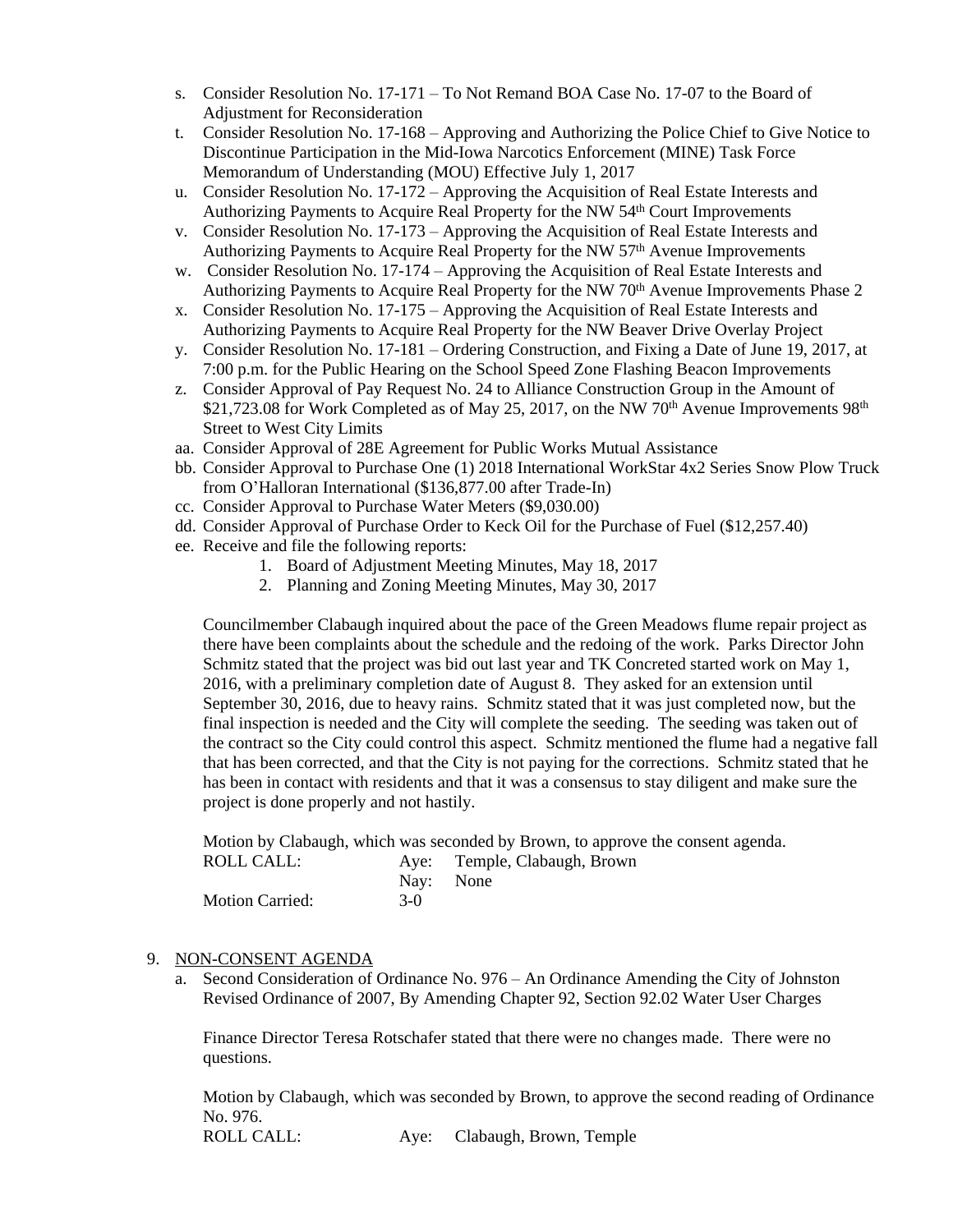|                        |       | Nay: None |
|------------------------|-------|-----------|
| <b>Motion Approved</b> | $3-0$ |           |

b. Second Consideration of Ordinance No. 977 – An Ordinance Amending the City of Johnston Revised Ordinances of 2007, By Amending Chapter 99, Section 99.07 Sewer User Charges

Finance Director Teresa Rotschafer stated that there were no changes made. There were no questions.

Motion by Temple, which was seconded by Clabaugh, to approve the second reading of Ordinance No. 977.

| <b>ROLL CALL:</b> |       | Aye: Clabaugh, Brown, Temple |
|-------------------|-------|------------------------------|
|                   |       | Nav: None                    |
| Motion Approved   | $3-0$ |                              |

c. First Consideration of Ordinance No. 979 – Amending Chapter 41.12 Fireworks

City Administrator Jim Sanders introduced this item and provided background. Sanders stated that the ordinance amendment is a result of the State legislative action and the direction the Council provided at the work session discussion pertaining to fireworks. Sanders stated that the City has had a long running prohibition on the use of fireworks, which will continue, and added to the ordinance are some definitions as a result of the recent State legislation. Sanders stated that at this time there are not going to be any zoning changes. The City does have a temporary permit process already in place to handle any potential applications. Sanders stated that the ordinance is being changed to be in compliance with State Code, but from a practical standpoint there are no changes in terms of the use and with the permitting of sales. The City's Zoning Districts of C-2 and C-3 would now be the zoning districts permitting the sale of fireworks in accordance with State law.

Wilwerding discussed the zoning element and stated there has been a lot of discussion in regard to permitting sales in other cities industrial zoning districts. Wilwerding stated that the City of Johnston does not permit retail sales in its industrial districts.

Mayor Dierenfeld summarized that there was an overwhelming response from the citizens heard against allowing fireworks and discussed the State permitting the sales. Mayor Dierenfeld stated that the proposed ordinance appears consistent to the public's desires and current ordinance prior to the State's adopted legislation.

Motion by Temple, which was seconded by Brown, to approve the First reading of Ordinance No. 979.

| ROLL CALL:      |           | Aye: Clabaugh, Brown, Temple |
|-----------------|-----------|------------------------------|
|                 | Nav: None |                              |
| Motion Approved | $3-0$     |                              |

d. Consider Resolution No. 17-180 – Approving the Preliminary and Final Plats for Johnston Commerce Park Plat 3 (PZ Case No. 17-20). The Property is Located East of NW 100<sup>th</sup> Street and North of White Oak Lane

Senior Planner Aaron Wolfe introduced the item. Wolfe stated that the property is home to Traditions Daycare and that they would like to split the lot into two for an additional daycare building. Wolfe stated that an ingress / egress access easement and stormwater easement were required. Wolfe stated that during minor subdivisions they examine to ensure that all requirements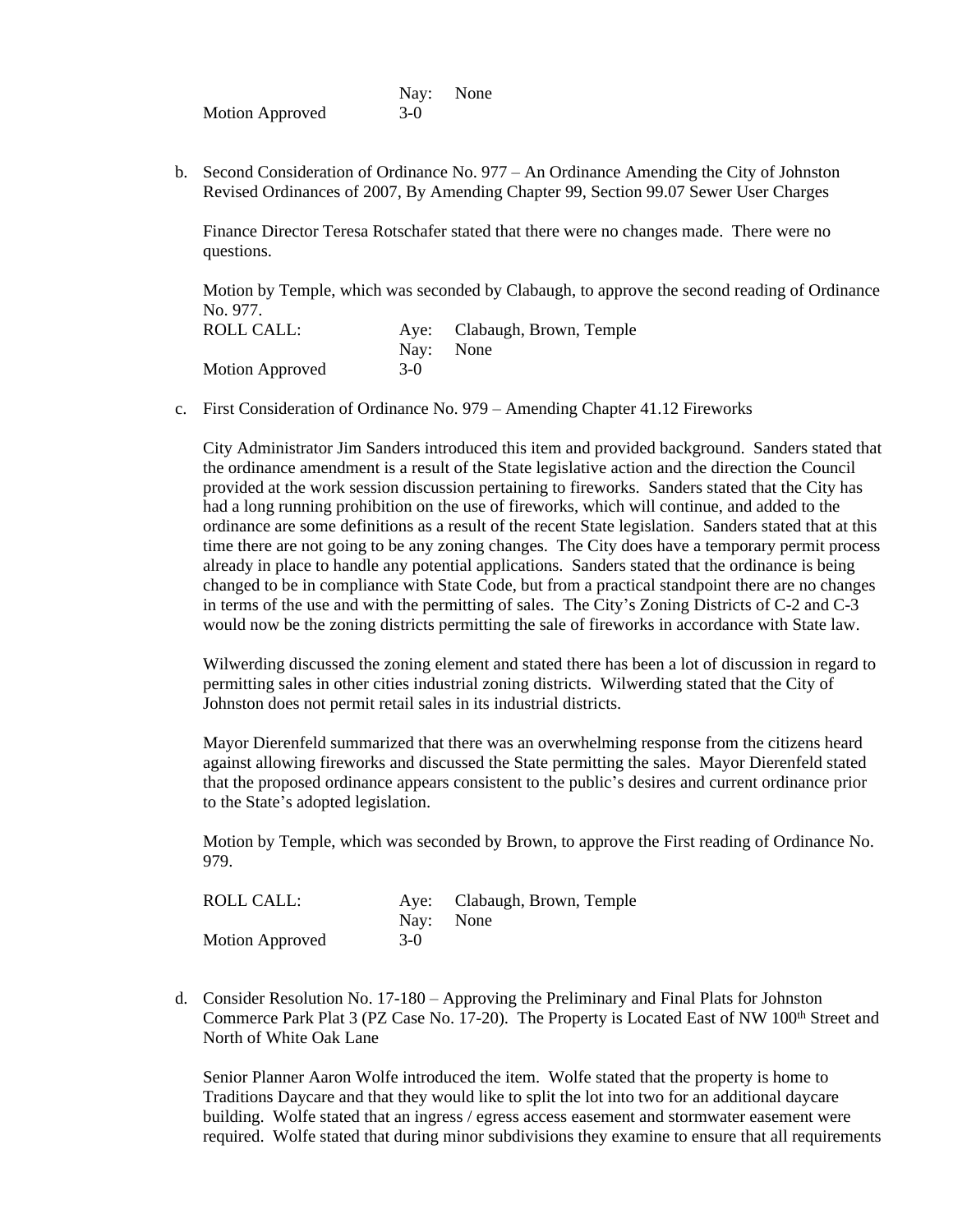remain in compliant for the current building on the lot and that as a result of the action any new easements that may be necessary are provided.

Motion by Brown, which was seconded by Clabaugh, to approve Resolution No. 17-180.

| ROLL CALL:             |           | Aye: Clabaugh, Brown, Temple |
|------------------------|-----------|------------------------------|
|                        | Nav: None |                              |
| <b>Motion Approved</b> | $3-0$     |                              |

e. Consider Resolution No. 17-166 – Approving the Site Plans for As We Grow Daycare at 10015 NW 61st Avenue

Wolfe introduced this item and provided background information. As We Grow Daycare is a 7,046 square foot daycare facility. It is in the Amber Ridge PUD on the corner of NW 62<sup>nd</sup> and NW 100<sup>th</sup>. Wolfe stated that City Code requires one parking space per every five daycare clients plus one for each vehicle used for transport. Site Plan indicates a capacity of 104 daycare clients, which necessitates 21 spaces. The plan indicates 30 spaces. City Code requires a fenced in play area and the site plan indicates compliance with this aspect and the size.

Wolfe summarized stormwater plans and architecture requirements compared to City Code requirements. The Planning and Zoning Commission recommended approval with some minor conditions. Councilmember Brown inquired about stormwater management in the area, in particular the pond controlled by the homeowner association. Brown requested certainty that calculations are verified. Brown also mention that it is a promising looking development.

Motion by Clabaugh, which was seconded by Brown, to approve Resolution No. 17-166.

| ROLL CALL:      |       | Aye: Clabaugh, Brown, Temple |
|-----------------|-------|------------------------------|
|                 |       | Nav: None                    |
| Motion Approved | $3-0$ |                              |

f. Consider Approval of Claims in the Amount of \$10,752,511.28

Motion by Clabaugh, which was seconded by Brown, to approve Claims as presented.

| ROLL CALL:      |       | Aye: Clabaugh, Brown, Temple |
|-----------------|-------|------------------------------|
|                 |       | Nav: None                    |
| Motion Approved | $3-0$ |                              |

A motion was made by Brown, which was seconded by Clabaugh, to amend the agenda and place original agenda item 12 back on the agenda.

| ROLL CALL:       |           | Aye: Clabaugh, Brown, Temple |
|------------------|-----------|------------------------------|
|                  | Nav: none |                              |
| Motion approved: | $3-0$     |                              |

- 10. CITY ADMINISTRATOR/STAFF COMMENTS None
- 11. CITY COUNCIL COMMENTS Mayor Dierenfeld thanked Library Director Eric Melton for the concert and ice cream last night.
- 12. CLOSED SESSION